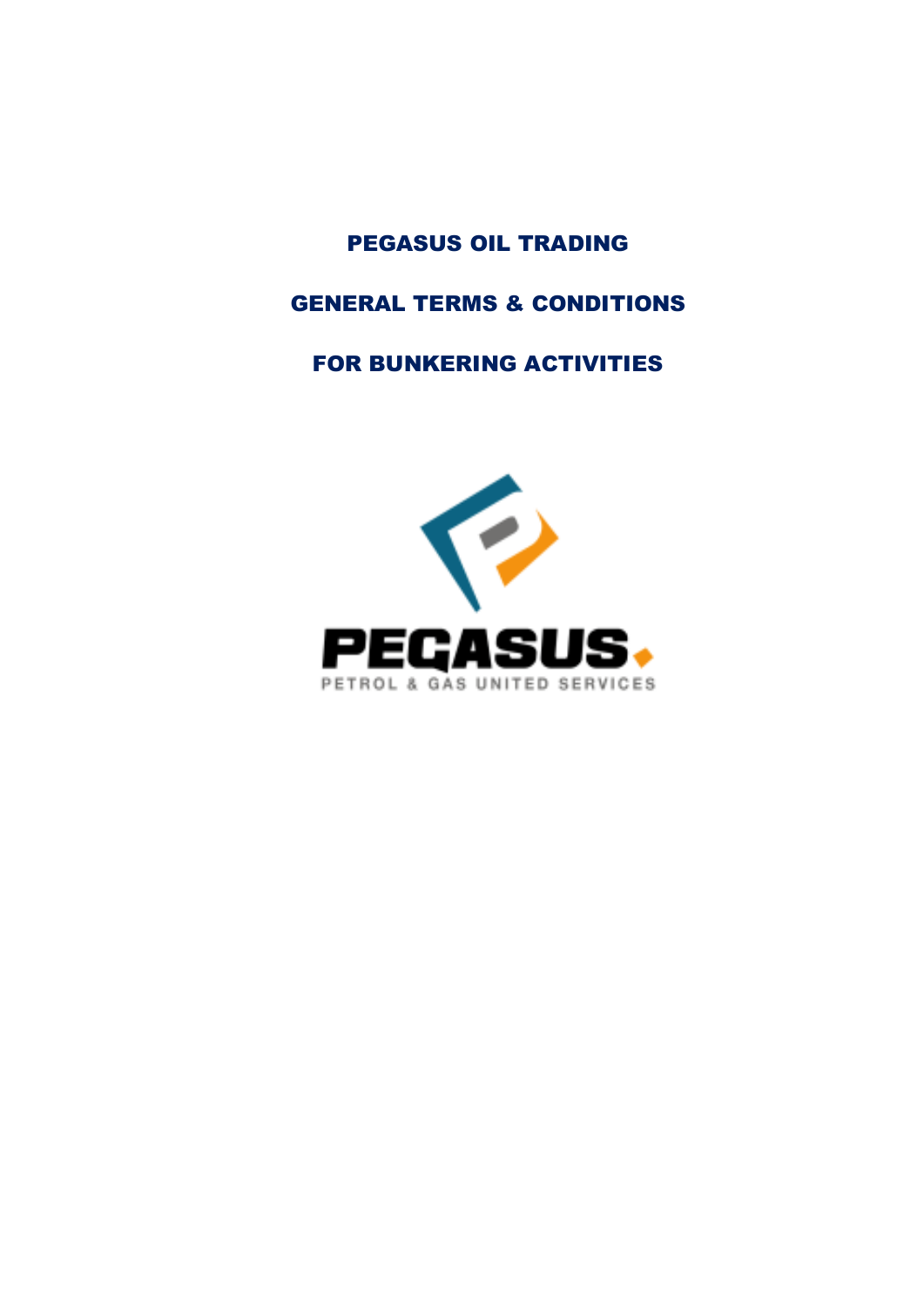# GENERAL TERMS & CONDITIONS FOR BUNKERING ACTIVITIES

# CLAUSE 1 - APPLICABILITY

- 1.1 These Bunkering Terms apply to all offers, quotations, orders, agreements, services and all subsequent contracts relating to the sales and/or delivery of Bunkers, made by or to or entered into directly or indirectly by PEGASUS OIL TRADING or a Group Company.
- 1.2 General conditions of another party shall not apply and are being rejected explicitly, unless expressly accepted in writing by the Seller.

# CLAUSE 2 - DEFINITIONS

For the purpose of the Agreement the following capitalized terms shall have the following meaning:

| Agreement:                | the terms and conditions agreed between Seller and Buyer, whether laid<br>down in a signed agreement or a unilateral confirmation, including these<br><b>GTC Bunkering;</b>                 |
|---------------------------|---------------------------------------------------------------------------------------------------------------------------------------------------------------------------------------------|
| <b>Banking Day:</b>       | means a day on which the banks in the country of delivery are open for the<br>transaction of normal banking business;                                                                       |
| <b>Bunkers:</b>           | the bunker fuel and/or lubricating oils and related services, which are subject<br>to an offer, quotation or agreement;                                                                     |
| <b>Bunker Transport:</b>  | means bunker barge, tanker, tank truck or other form of transport supplying<br>Bunkers to the Vessel;                                                                                       |
| Buyer:                    | is the Buyer of Bunkers and/or any party asking for offers or quotations for<br>the purchase/delivery of Bunkers and any party on whose behalf such offers<br>or quotations are being made; |
| $C/O$ :                   | abbreviation for "care of". When a contract is signed by A c/o B, the principal<br>would be viewed as A, with B treated as A's agent;                                                       |
| Confidential Information: | has the meaning given to it in Clause 20.1;                                                                                                                                                 |
| <b>Delivery Period:</b>   | the period in which delivery of the Bunkers is to be commenced;                                                                                                                             |
| ETA:                      | estimated time of arrival of the Vessel at a designated place;                                                                                                                              |
| <b>Events of Default:</b> | has the meaning given to it in Clause 18.2;                                                                                                                                                 |

# PEGASUS OIL TRADING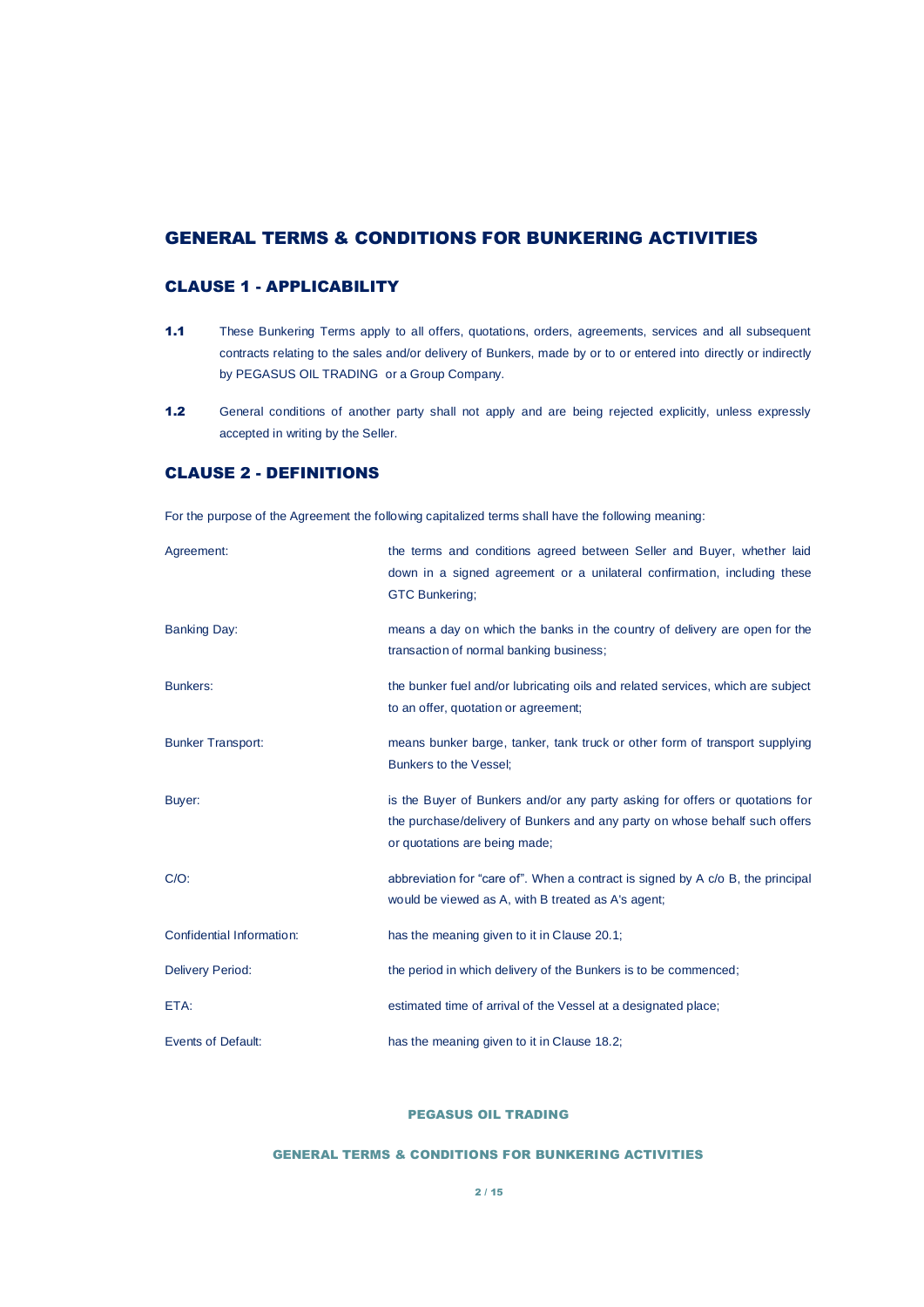| Force Majeure:        | has the meaning given to it in Clause 13 -;                                                                        |
|-----------------------|--------------------------------------------------------------------------------------------------------------------|
| Group Company:        | any company in which at least 50% of the share capital is directly or<br>indirectly owned by PEGASUS OIL TRADING ; |
| <b>GTC Bunkering:</b> | these general terms and conditions for bunkering activities;                                                       |
| Port of Delivery:     | the port or position at which the Seller has agreed to deliver the Bunkers<br>under the Agreement;                 |
| Seller:               | is the Seller of the Bunkers, being PEGASUS OIL TRADING or one of its<br>Group Companies as the case may be;       |
| Specifications:       | the specifications of the Bunkers as agreed between Buyer and Seller;                                              |
| Vessel:               | any designated ship or vessel to which the Bunkers are (to be) delivered;                                          |
| Working day:          | means Monday to Friday, not being a public holiday at the place of delivery<br>as specified in the Agreement.      |

# CLAUSE 3 - OFFERS AND QUOTATIONS

- <span id="page-2-0"></span>3.1 All offers and quotations submitted by the Seller are without engagement to the Seller and are only valid for 30 minutes from the date and time the offer and/or quotations was submitted by the Seller in any form whatsoever (by telephone, instant messenger, email etc.), unless agreed otherwise.
- 3.2 An Agreement shall only be binding to the Seller upon written confirmation by the Seller thereof, or alternatively upon commencement by the Seller of the execution of the Agreement. The same applies for Agreements entered into by brokers or other representatives on behalf of the Seller.
- 3.3 If, after a written confirmation sent by the Seller as mentioned in Clause [3.1,](#page-2-0) the Buyer amends any of the following subjects, the Seller shall have the right to amend and/or cancel the Agreement unilaterally:
	- Name of the Vessel;
	- Port of Delivery;
	- Date of supply;
	- Quantity of the Bunkers;
	- Quality of the Bunkers.

### PEGASUS OIL TRADING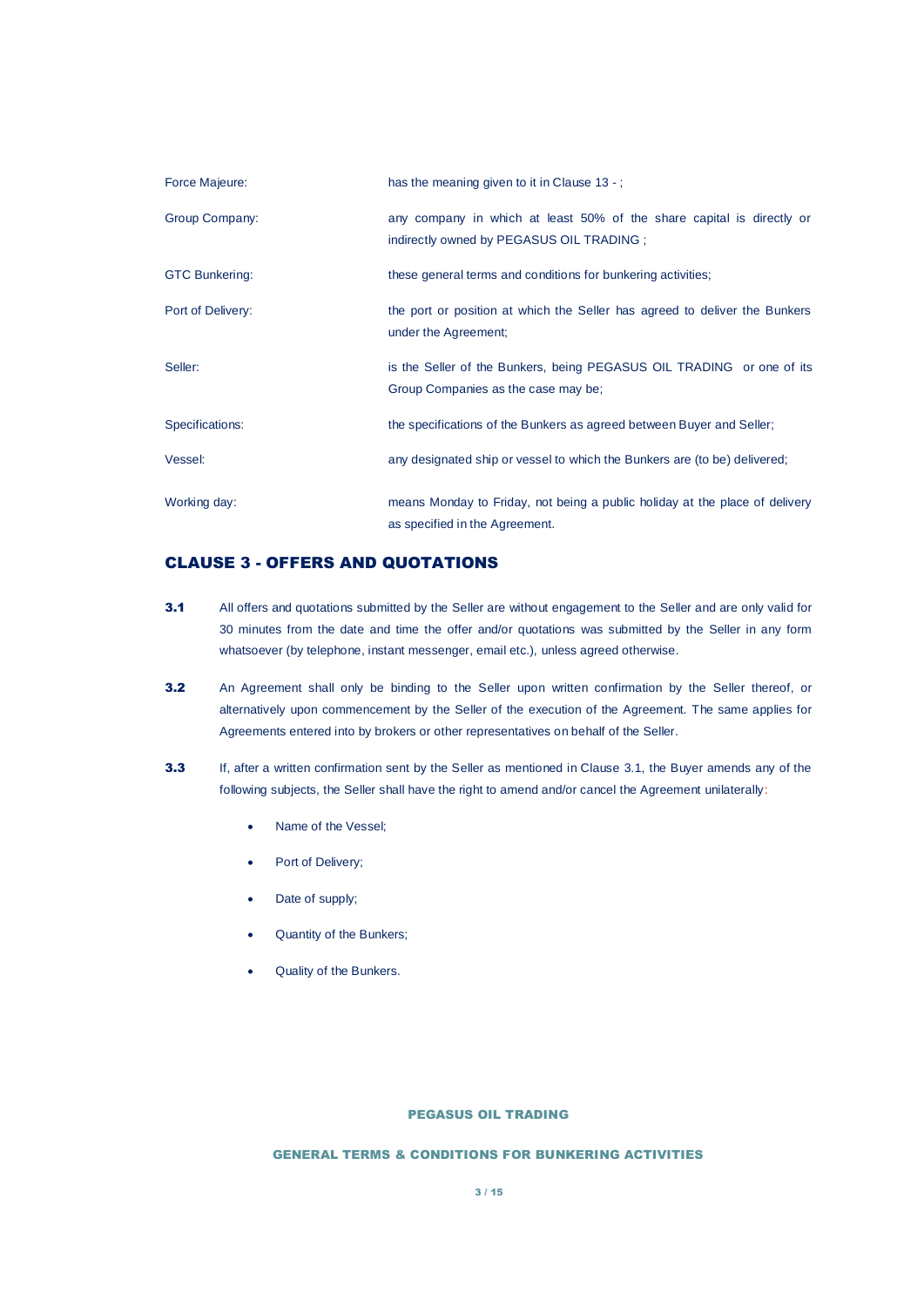# CLAUSE 4 - QUALITY

- <span id="page-3-0"></span>4.1 The specifications as given to the Buyer are approximate analyses and indicative only, unless stated otherwise by the Seller.
- 4.2 The grades of Bunkers and the quantity thereof available at the port of loading shall be the grades and quantities of Bunkers as agreed upon between the Seller and the Buyer.
- 4.3 Where standard specifications are being given, quality tolerances are accepted within the reproducibility and repeatability of the applicable test methods described in ISO 8217:2005 (b), without compensation.
- 4.4 Unless otherwise stated in the Agreement, the quality of the Bunker shall not be inferior to the Specifications.
- 4.5 Clause [4.1](#page-3-0) constitutes the whole of Seller's obligations with respect to the description, quality and fitness for purpose of the Bunkers to be delivered and (save to the extent that exclusion thereof is not permitted or is ineffective by operation of law) all statutory or other conditions or warranties, express or implied, with respect to the description or satisfactory quality of the Bunkers or their fitness for any particular purpose or otherwise are hereby excluded.

### CLAUSE 5 - QUANTITY

**5.1** In respect of the quantity agreed upon, the Seller will be at liberty to provide, and the Buyer will then have to accept, 5% more or less than agreed in the Agreement, with no other consequences than corresponding invoicing.

### CLAUSE 6 - DELIVERY

- 6.1 Where the Agreement explicitly provides for a Delivery Period of more than one day, deliveries shall be done by the Seller on any day in the Delivery Period, as preferred by the Seller.
- 6.2 The Buyer shall accept actual delivery of the Bunkers at the permanent intake connections of the Vessel at the wharf or marine loading terminal at the Port of Delivery or, as the case may be, alongside barges or upon passing of the ship's flange, whichever is the earlier.
- 6.3 In all cases, risk in the Bunkers will pass from the Seller to the Buyer at actual delivery.
- 6.4 The Buyer warrants that the Vessel concerned will provide and keep provided throughout the delivery manipulations a free and safe side for the purpose of delivery.
- 6.5 Connection of the delivery hose to the intake of the Vessel concerned and disconnection there from as well as pumping and all other acts shall be performed under the direction and supervision of the officers of the Vessel concerned and under responsibility of the Vessel and the Buyer.

### PEGASUS OIL TRADING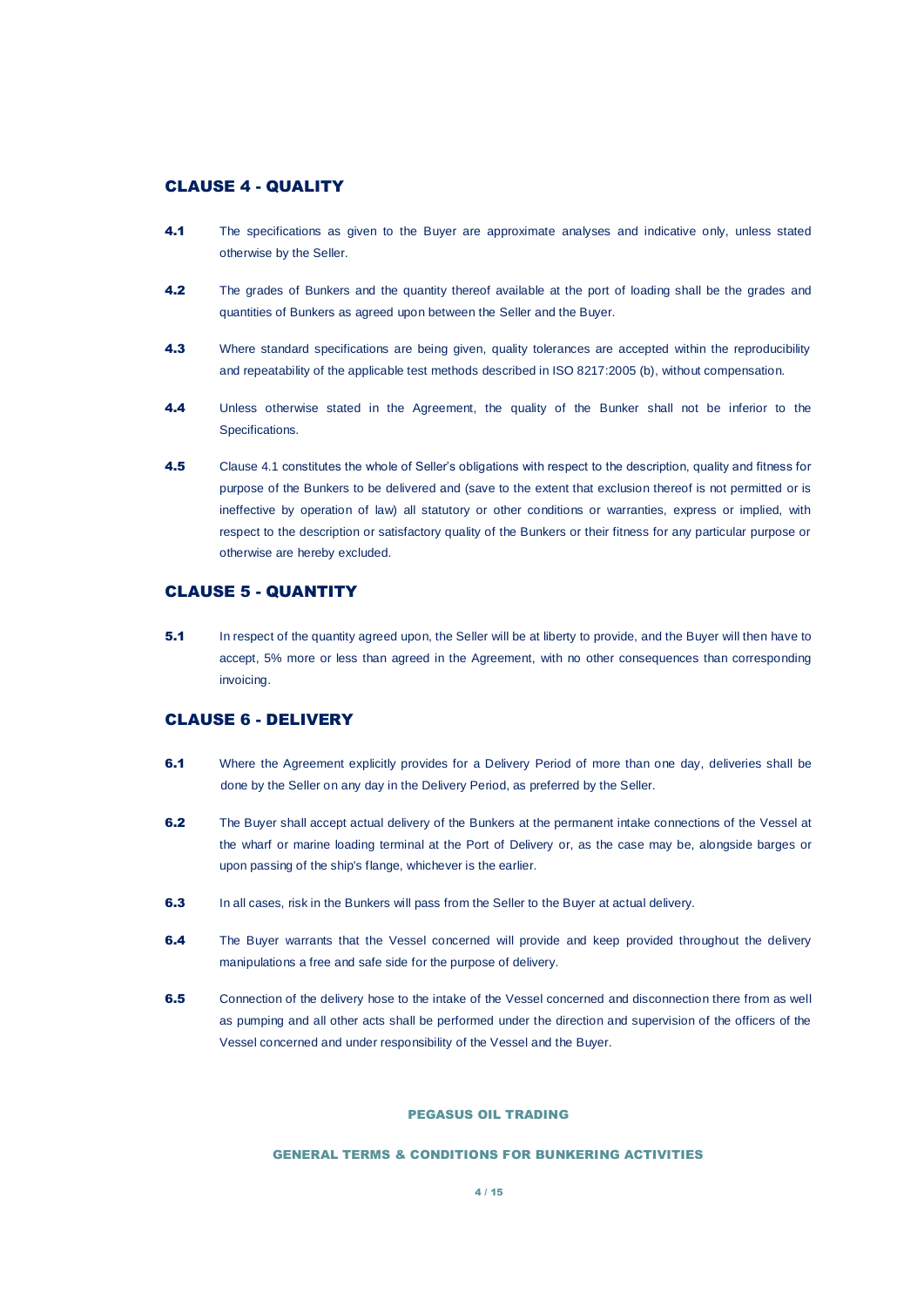- **6.6** In case the Buyer for whatever reason fails to accept the Bunkers in full or in part at the place or time designated for delivery, the Seller shall, without prejudice to all its other rights, be at liberty to either dispose of or store the Bunkers or take any other action which it may deem appropriate, such at the Seller's sole discretion, leaving unaffected all the Seller's rights as set out in these conditions.
- 6.7 The time of delivery as given by the Seller will have been given approximately, unless specifically agreed otherwise. The time of delivery will only be binding upon the Seller when all information, necessary for the Seller to comply with its obligations, has timely come into the possession of the Seller.
- 6.8 In any case the Buyer must give not less than 48 hours notice, in writing by telefax, telex or confirmed email, (Sundays and holidays, whether by law or by custom of the port of loading, excepted) to the Seller and/or the Seller's agent in the port of loading of Vessel's readiness to receive delivery.
- 6.9 The Buyer guarantees that the Vessel will be ready for taking delivery on the agreed time of delivery.
- **6.10** The Seller shall be entitled to deliver the Bunkers in parts, in which case each partial delivery shall be construed as a separate agreement.
- 6.11 Vessels shall be supplied as promptly as circumstances permit taking into account the 'first in first serve' policy. Any supply within the Agreement is not guaranteed and time shall not be of essence in respect thereof. Seller shall not be liable for demurrage or for any losses due to congestion at Seller's storage or delivery facilities or due to any prior commitment or unforeseen inflicted delay of available transportation.
- 6.12 Notwithstanding the provision of [Clause 12 -](#page-7-0) (Liability) hereof, the Seller can only be held liable for damages due to late delivery, when after renewed and explicit notice, the Seller fails to effect delivery.
- **6.13** One delivery receipt will be handed to the Vessel's representative. A copy may be forwarded to the Buyer by telefax, email or in hardcopy by mail at Buyer's request. Failure to produce the second copy does not exempt Buyer from his obligation to pay the invoiced amount in full within the agreed term.

### CLAUSE 7 - MEASUREMENTS/QUALITY CONTROL

7.1 Densities determined for the purpose of converting volumes into weight shall always be determined in vacuum. The quantity of Bunkers delivered shall be determined from the gauges of Seller's shore tanks, or the Bunker Transport or by the Seller's oil meter, at the Seller's option. In gauging shore tanks, barges or trucks the chief engineer of the respective vessel or his representative shall jointly with Seller's representative measure and verify the quantity of Bunkers before delivery from tanks from which deliveries are being made. Should said chief engineer or his representative fail or decline to verify quantities, measurements of quantities made by the Seller as aforesaid shall be final, conclusive and binding as to quantities sold and delivered, and in any such event the Buyer shall have waived all claims for variance. Ship's figures are not accepted.

#### PEGASUS OIL TRADING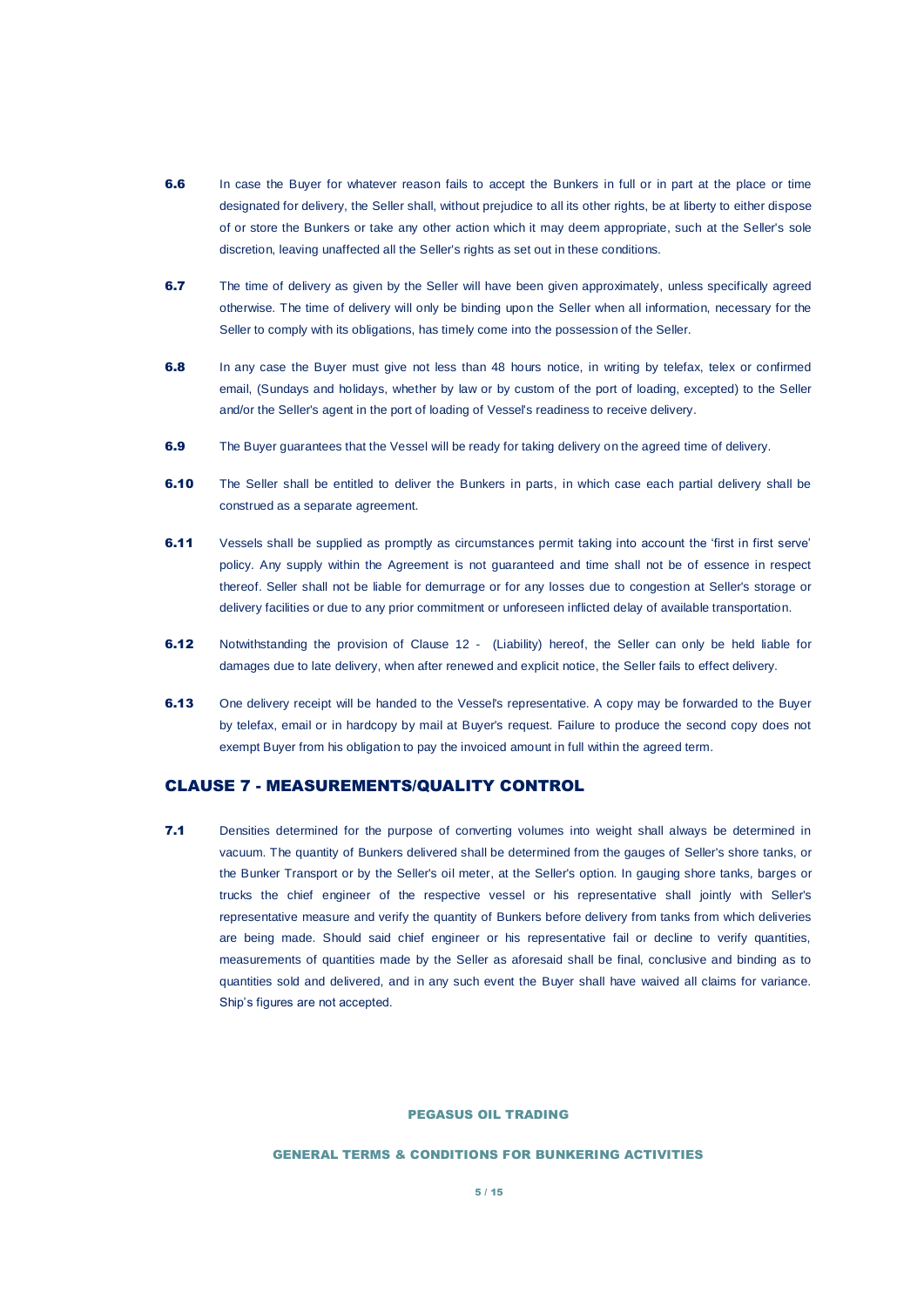- 7.2 Adjustment in volume owing to differences in temperature shall be made in accordance with the abridged volume correction table of the ASTM -IP Petroleum Measurement Tables.
- 7.3 During delivery four representative samples will be drawn, properly sealed, and number reported on bunker delivery receipts. Two samples will be handed over to the Vessel's officer responsible for accepting the delivery of Bunkers and/or to Buyer's representative. The other two samples will be retained by the Seller for a period of 3 months. In the event of a dispute in relation with the quality of the Bunkers, these samples will be conclusive and final evidence of the quality of the product as delivered. No samples subsequently taken will be allowed as (additional) evidence.

# CLAUSE 8 - COMPLAINTS

- <span id="page-5-0"></span>8.1 Buyer shall notify Seller in writing of any complaint with respect to the quality of the Bunkers within 10 days from transfer of risk to the Buyer.
- 8.2 Buyer shall be deemed irrevocably to have waived and relinquished any claim in respect of which Buyer has not complied fully with the provisions in Clause [8.1](#page-5-0) as applicable.
- 8.3 Buyer shall notify Seller immediately in the case of any complaint with respect to the quantity.
- 8.4 Quantity claim can only be received by seller if the tanks of the delivering means (barge / trucks) were properly inspected and measured prior to the star of the delivery. No quantity claim can be received without this preliminary condition. Receiving vessel's figure cannot be accepted. Vessel will have to issue a Letter of Protest signed by all parties if quantity is contested.
- 8.5 In any event, no claim shall be admitted in respect of any deficiency of quantity where the difference between the loaded and discharged quantity is equal to or less than 0.5% of the loaded quantity.
- 8.6 In any case, claims will cease to exist, unless legal proceedings have been instituted before the competent court, within 12 months after the date of delivery or the date that delivery should have been made.

### CLAUSE 9 - PRICES

- 9.1 If Buyer fails to take delivery or requests delivery to begin outside of the stated ETA of the Vessel, Seller shall be entitled to change the agreed prices. This entitlement is without prejudice to any claim Seller may have against Buyer for failing to take delivery within the day referred to before in this clause.
- 9.2 The Seller's prices are based on taxes, duties, costs and charges and on the price level of crude oil or components for Bunkers existing at the time of the conclusion of the Agreement. Any later or extra tax, assessment, duty or other charge, of whatever nature and however named, or any increase thereof, or any price increase of crude oil or components for Bunkers and any increase in additional costs borne by the Seller caused by any change in the Seller' s contemplated source of supply, coming into existence after the

#### PEGASUS OIL TRADING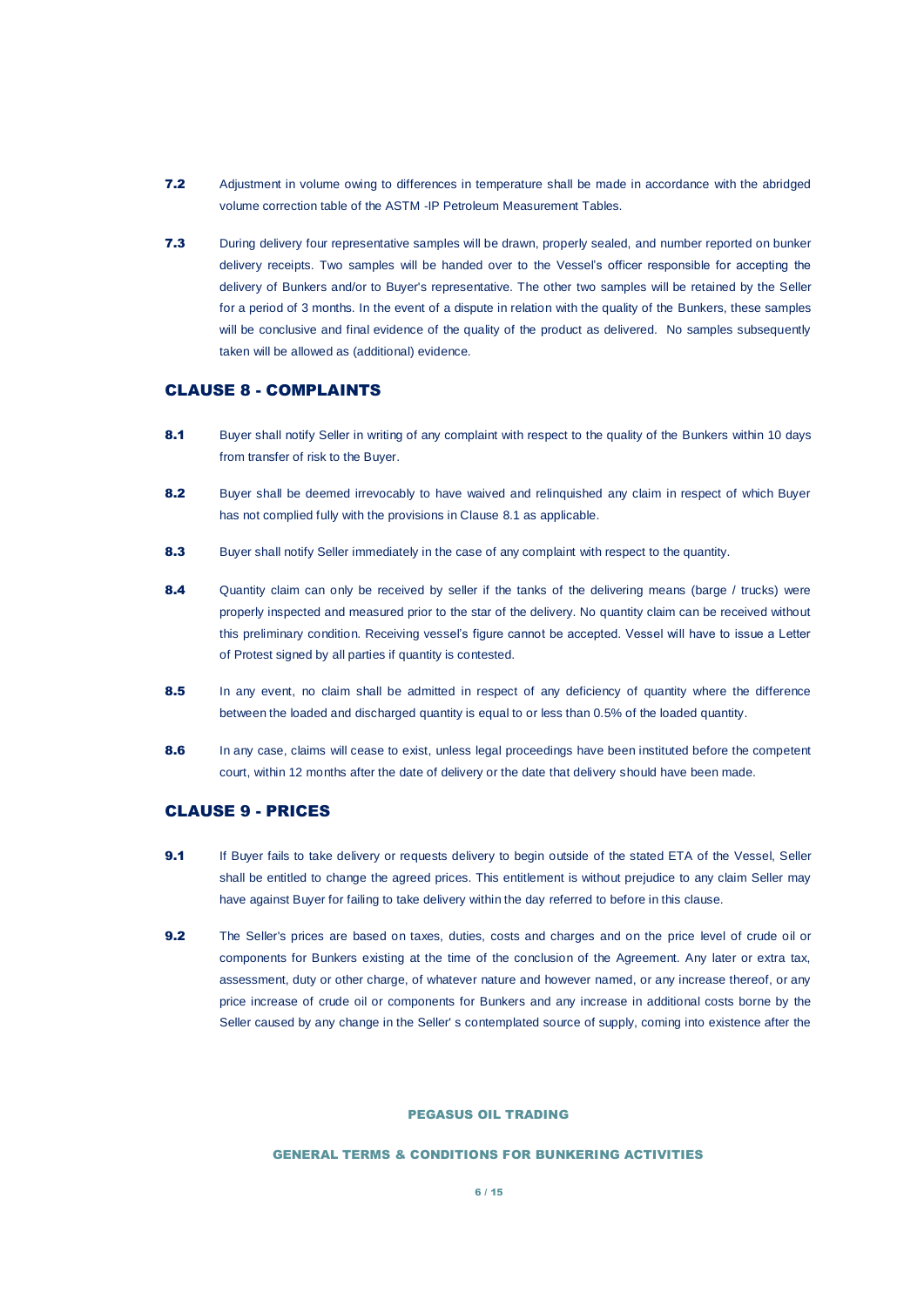Agreement has been concluded, shall be added to the agreed purchase price, provided that the Seller shall give the Buyer prior notice to this effect.

9.3 All prices and/or tariffs are exclusive VAT, unless specifically mentioned otherwise.

# CLAUSE 10 - PAYMENT TERMS

- <span id="page-6-0"></span>10.1 Payment of the agreed purchase price and all extra costs incurred is due within 21 days from the date of delivery against presentation of the Seller' s commercial invoice in the manner as agreed at the time of the conclusion of the Agreement (i.e. by telefax, email or in hardcopy by mail). If more than one delivery takes place within the period of delivery, the aforementioned period of 21 days starts from the day of the first delivery.
- 10.2 However, payment will be due immediately in case of bankruptcy, liquidation or suspension of payment, or comparable situation of the Buyer, or arrest upon assets and/or claims of the Buyer, or if the Seller would have to withdraw or reduce the credit limit of the Buyer due to market information or insurance, or in case of any other situation, which, in the sole discretion of the Seller, adversely affects the financial position of the Buyer.
- 10.3 If the credit limit of the Buyer is withdrawn or reduced, the Agreement can be cancelled by Sellers without notice.
- 10.4 Payment must be made without any set-off or deduction or compensation, at the bank account, indicated by the Seller on the respective invoice as referred to in Clause [10.1](#page-6-0) and in the currency and manner as agreed in the Agreement.
- 10.5 In case of late or non-payment of any (part) amount due to the Seller, the Buyer will be considered to be in default, without any notice being required. In such case the Seller has the right to cancel discount, if any. Interest of the then current European interest rate published by the European Central Bank plus 1,0% per month will be due over the overdue amount as of the date of default.
- 10.6 Payments made by the Buyer shall, notwithstanding the description, be credited with costs, subsequently with interest, and thereafter with invoices in the order of their age, also if not yet mature.
- 10.7 All costs borne by the Seller in connection to the collection of overdue payments, whether made in or out of court and in general all costs in connection to any breach of an Agreement by Buyer, shall be for Buyer's account.
- <span id="page-6-1"></span>10.8 The Seller shall at all times be entitled to require of the Buyer to give, in such manner as shall be deemed sufficient by the Seller, security for the proper performance of all its obligations under the Agreement. Failing immediate provision of such security, the Seller shall be entitled to suspend further execution of the Agreement(s) until such time as the Buyer will have provided the required security. Without prejudice to this Clause [10.8,](#page-6-1) Seller may set off amounts payable by Buyer against amounts payable to Buyer by Seller and/or any Group Company.

#### PEGASUS OIL TRADING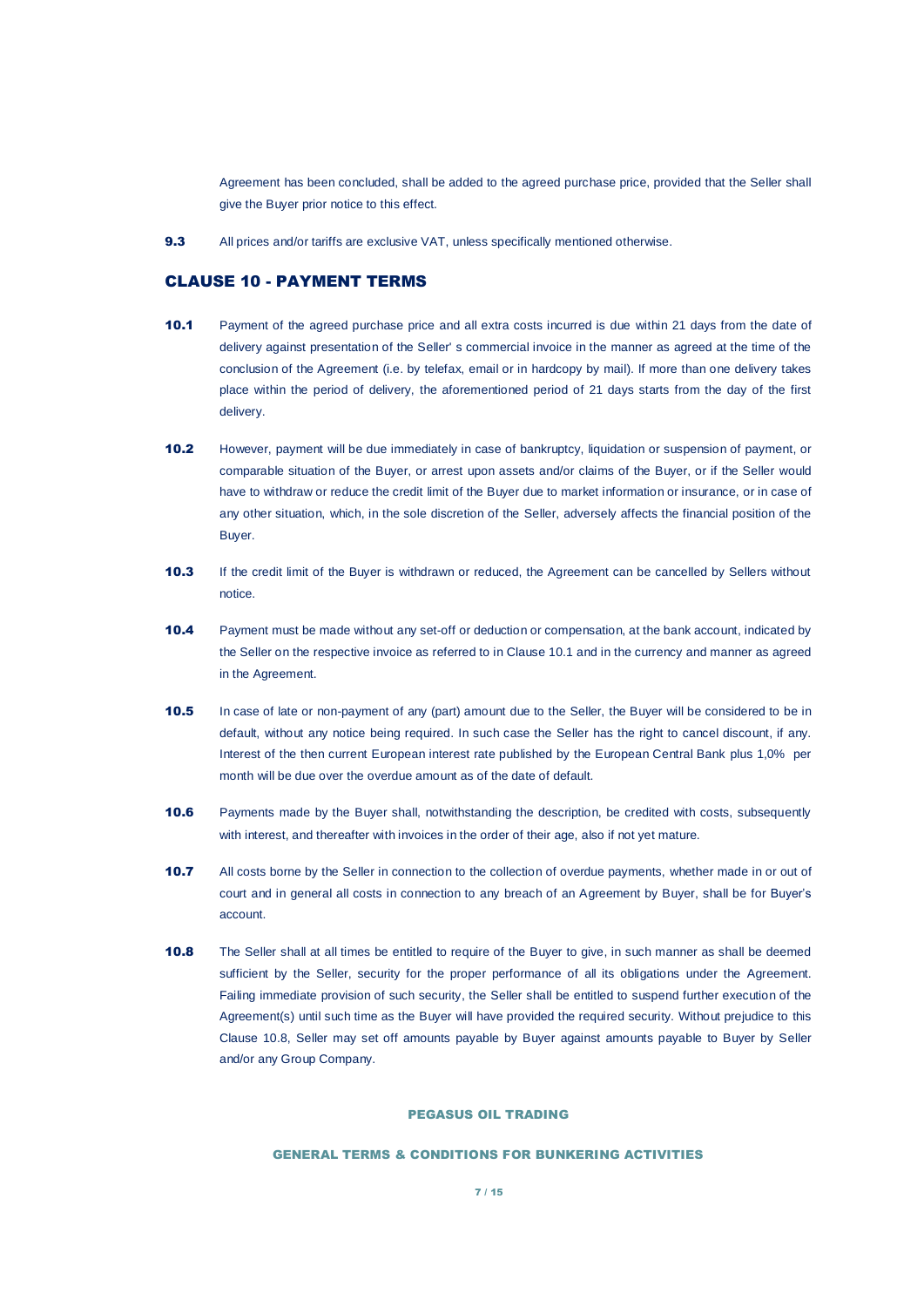# CLAUSE 11 - TITLE

- 11.1 Title in and to the Bunkers delivered and/or property rights in and to such Bunkers shall remain vested in the Seller until full payment has been received by the Seller of all amounts due in connection to the respective delivery.
- 11.2 Until full payment of all amounts due to the Seller, for whatever nature, has been made, the Buyer shall not be entitled to use the Bunkers other than for the propulsion of the Vessel, nor mix, blend, sell, encumber, pledge, alienate, or surrender the Bunkers to third parties.
- 11.3 In case of breach of contract by the Buyer, the Seller is entitled to take back the Bunkers without prior judicial intervention, notwithstanding all other Seller's rights and all costs related will be for the Buyer's account.
- 11.4 In case the Bunkers, in part or in full, are no longer (definable) present, the Seller has the right to attach the Vessel and/or any other vessels owned, operated or controlled by the Buyer, and/or any other assets of the Buyer wherever situated in the world without prior notice.
- 11.5 Where title in and to the Bunkers delivered has passed to the Buyer and/or others, the Buyer grants a pledge on such Bunkers. The Buyer furthermore grants a pledge on any other bunkers present in the respective Vessel, inclusive of mixtures of the delivered Bunkers and other bunkers. Such pledge will be given for any and all claims, of whatever origin and of whatever nature that the Seller may have against the Buyer.
- 11.6 Buyers shall not blend the Bunkers with bunker on board for the express purpose of maintaining full title on the Bunkers until final payment.
- 11.7 Remaining quantities on board prior to delivery by Seller shall be considered to be used first before replenishment.

# <span id="page-7-0"></span>CLAUSE 12 - LIABILITY

- <span id="page-7-1"></span>12.1 The Seller shall only be liable for damages in case of wilful misconduct or gross negligence on the side of the Seller itself.
- <span id="page-7-2"></span>12.2 Seller shall not in any circumstances be liable to Buyer whether under the Agreement or otherwise in connection with it, in contract, tort, breach of statutory duty or otherwise, in respect of any indirect or consequential losses or expenses including, if and to the extent that they might otherwise not constitute indirect or consequential losses or expenses, loss of anticipated profits, plant shut-down or reduced production, loss of power generation, blackouts or electrical shutdown or reduction, hedging or other derivative losses, goodwill, use, market reputation, business receipts or contracts or commercial opportunities, whether or not foreseeable. In any event the liability of the Seller shall not exceed the invoice value of the Bunkers supplied under the relevant Agreement.

### PEGASUS OIL TRADING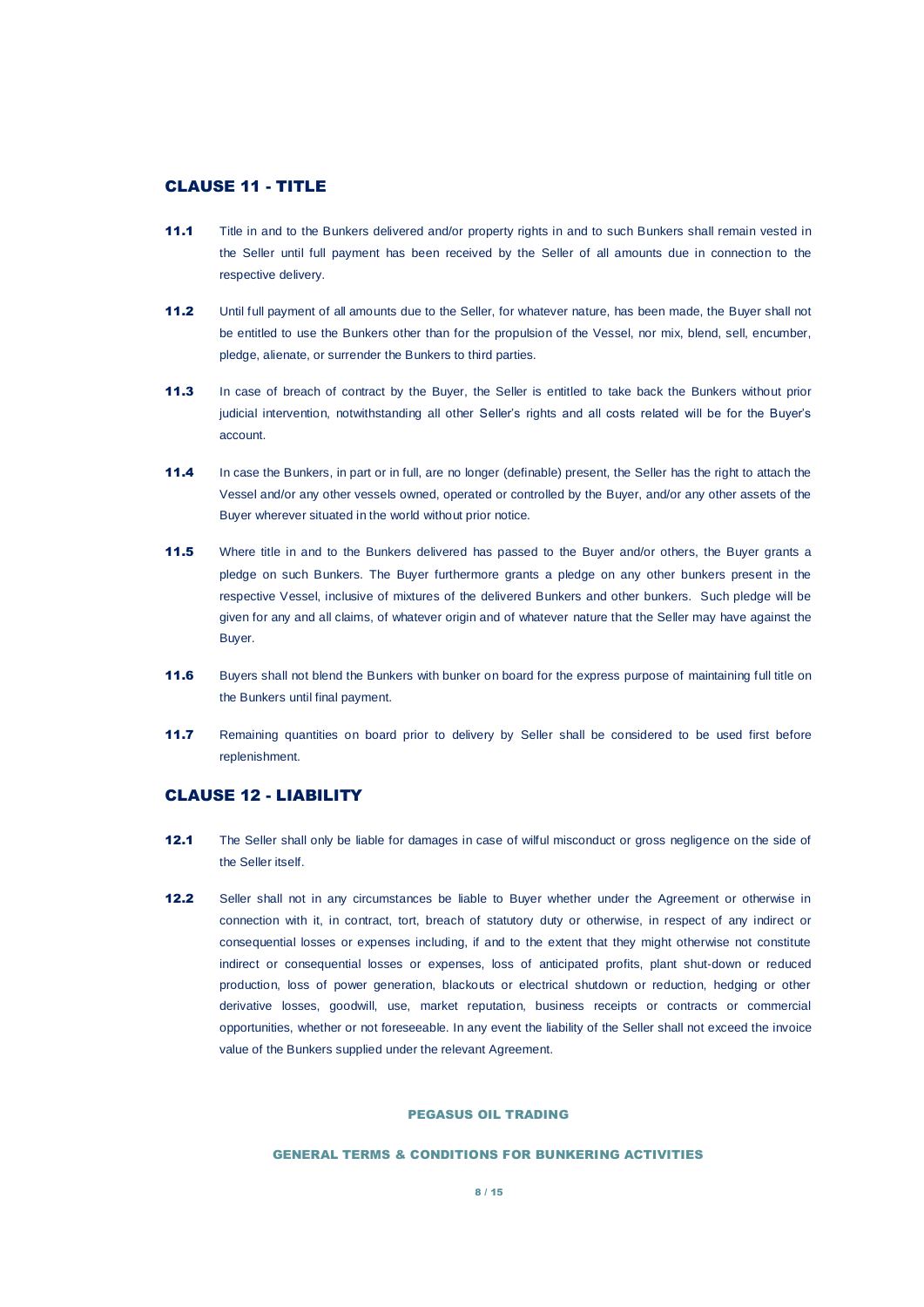- 12.3 Without prejudice to Clause [12.1](#page-7-1) and Clause [12.2,](#page-7-2) Seller's liability is limited to the amount payable under its relevant indemnity insurance cover plus the applicable amount of own risk and shall never exceed the total contracted value of the Bunkers sold under the Agreement.
- 12.4 The Buyer shall be liable towards the Seller and herewith undertakes to indemnify the Seller for any and all damages and/or costs (to be) suffered and/or (to be) made by the Seller due to a breach of contract and/or fault or neglect of the Buyer, its agents, servants, employees and the officers, crews and/or other people whether or not on board of the respective Vessel(s). The Buyer furthermore undertakes to hold the Seller harmless in case a third party institutes a claim against the Seller in connection to an Agreement under the terms of these GTC Bunkering. Third party shall mean any other (legal) entity or person than the Buyer.
- 12.5 No servant or agent of the Seller (including independent (sub)contractors from time to time employed by the Seller) shall be under any liability to the Buyer for loss, damage or delay, while acting in the course of or in connection with its employment and/or agency. Without prejudice to the above every exemption, limitation, condition and liberty herein contained, and every right, exemption from liability, defence or immunity of whatever nature applicable to the Seller or to which it is entitled hereunder shall also be available and shall extend to protect every such servant or agent of the Seller acting as aforesaid.

### <span id="page-8-0"></span>CLAUSE 13 - FORCE MAJEURE

- <span id="page-8-1"></span>13.1 Force majeure shall be considered to exist in all those circumstances which prevent or render impossible or make unreasonably burdensome to the Seller the execution of the Agreement or any part thereof, in and as far as such circumstances occur beyond the reasonable control of one or both parties.
- <span id="page-8-2"></span>13.2 As force majeure will be considered amongst others acts of God of the public enemy, hostilities, conditions of war (declared or undeclared), mobilization, insurrections, riots and civil commotions, perils of navigation, governmental measures, expropriation, confiscation, requisition, shortage or obstruction or delay in the supply of basic and auxiliary materials, or of producing, manufacturing, blending, selling, transportation, or delivery facilities and equipment, or of fuel and electricity, blockades , embargoes, labour conflicts, strike, shortage of labour, fire, flood , storm, snow, frost, and other catastrophes of nature, accidents, machine failure and other operational failure, disturbance of road -, inland-waterways and sea traffic, e.g. (floating) ice, prohibition of manufacturing and supply, non -observance or obligations and/or a breach of contract by (sub)suppliers, prohibition of export or import, failure to obtain import or export licenses, unforeseen economic conditions, market disturbing, governmental measures of national or international nature, quarantine, epidemics, contagious disease, veterinary measures, as well as circumstances which aggravated any disturbance, and further all other circumstances considered as force majeure in the trade. Non-providing by the Buyer of data relevant for the Seller in connection to the fulfilment of the Seller's obligations, will constitute force majeure on the side of the Seller.
- 13.3 If by any reason of any of the events referred to in Clause [13.1](#page-8-1) and [13.2](#page-8-2) either the availability from any of Seller's sources of supply of goods, whether deliverable under the Agreement or not, of the normal means of transport of such goods is delayed, hindered, interfered with, curtailed of prevented, then Seller shall be

#### PEGASUS OIL TRADING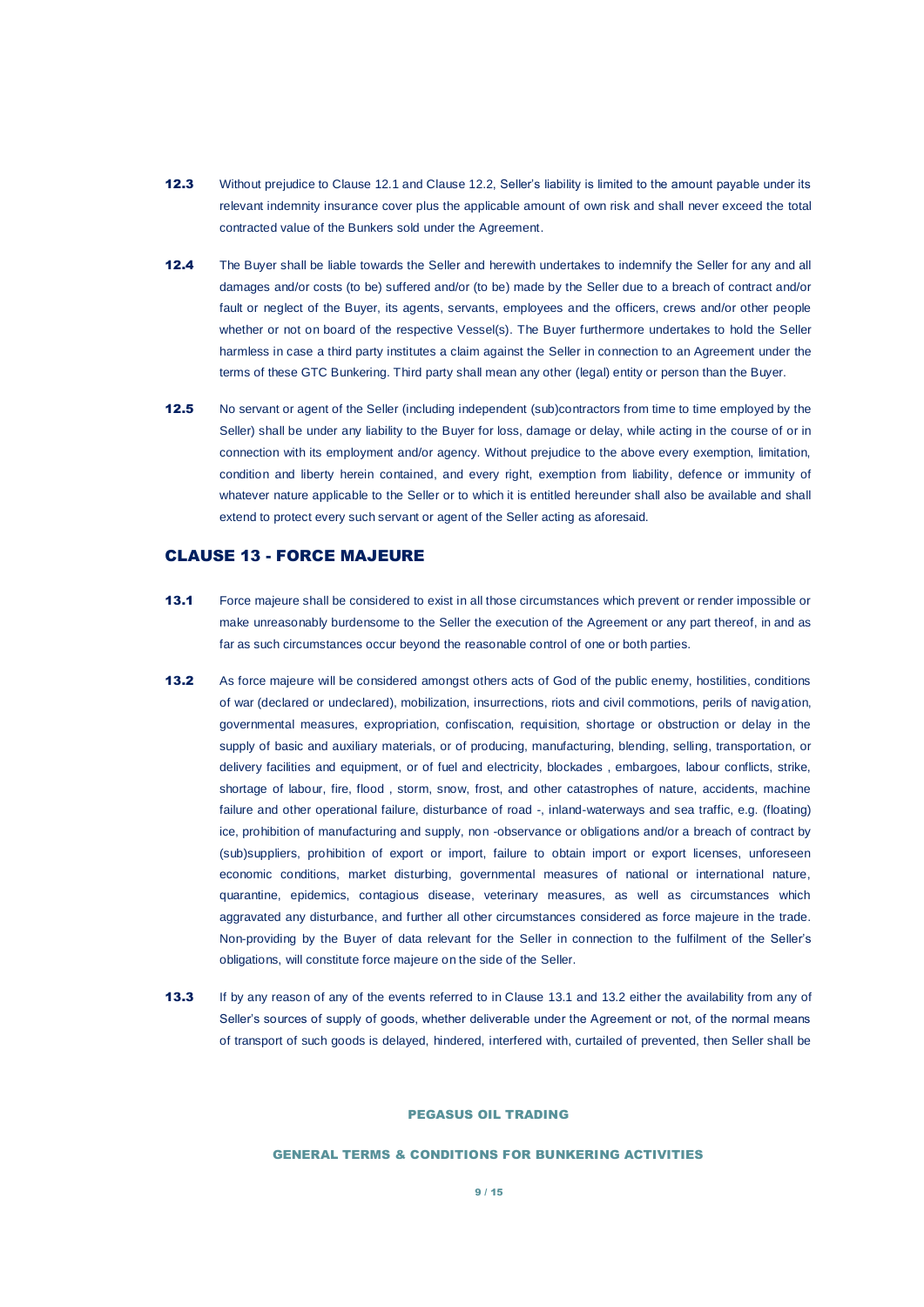at liberty to withhold, reduce or suspend supplies hereunder to such extent as Seller may reasonably think fit and Seller shall not be bound to purchase or otherwise make good shortages resulting from any such event.

- 13.4 In case of force majeure, the execution of the Agreement by the Seller shall be suspended for the duration of the said circumstances. Force Majeure shall under no circumstance whatsoever suspend or release Buyer from its obligation to make payments when they become due.
- **13.5** The party which invokes force majeure shall immediately notify the other party in writing of the occurrence and cessation of any circumstances as aforesaid.
- 13.6 In the event that the Seller as a consequence of force majeure does not have sufficient quantities of bunkers available to supply all its buyers, the Seller shall have the right to choose which obligation(s) to meet and in which order, and/or to pro rata the quantity of bunkers available between the various buyers whereby the Seller shall not be required to purchase bunkers to replace its supplies so curtailed or to make use of other than its normal transportation and/or other facilities.
- 13.7 In the event that the Seller, as a result of force majeure, can only deliver a superior grade of Bunkers, the Seller is entitled to offer the said grade, and the Buyer must accept delivery thereof and pay the then applicable price.

# CLAUSE 14 - CANCELLATION

The Seller shall have the option to immediately cancel the Agreement in full or in part, or to store or procure the storage of the Bunkers in whole or in part for the account and risk of the Buyer and to charge the Buyer the expenses thereby incurred, or to hold the Buyer fully to the Agreement, or to take any other measures the Seller deems appropriate, without prejudice to its rights to indemnification, without any liability on the side of the Seller, in any (but not limited to) one of the following cases:

- a. when the Buyer, for whatever reason, fails to accept the Bunkers in part or in full at the place and time designated for delivery in the Agreement;
- b. when the Buyer fails in part or in full to comply with its obligations to pay any amount due to the Seller and/or to provide security as set out herein;
- c. when, before the date of delivery, it would become apparent that the financial position of the Buyer, in the Seller' s judgement, entails a risk for the Seller;
- d. when, in case of force majeure, the Seller is of the opinion that the nature or the duration of the circumstances is such, that the execution of the Agreement can no longer be demanded.

### PEGASUS OIL TRADING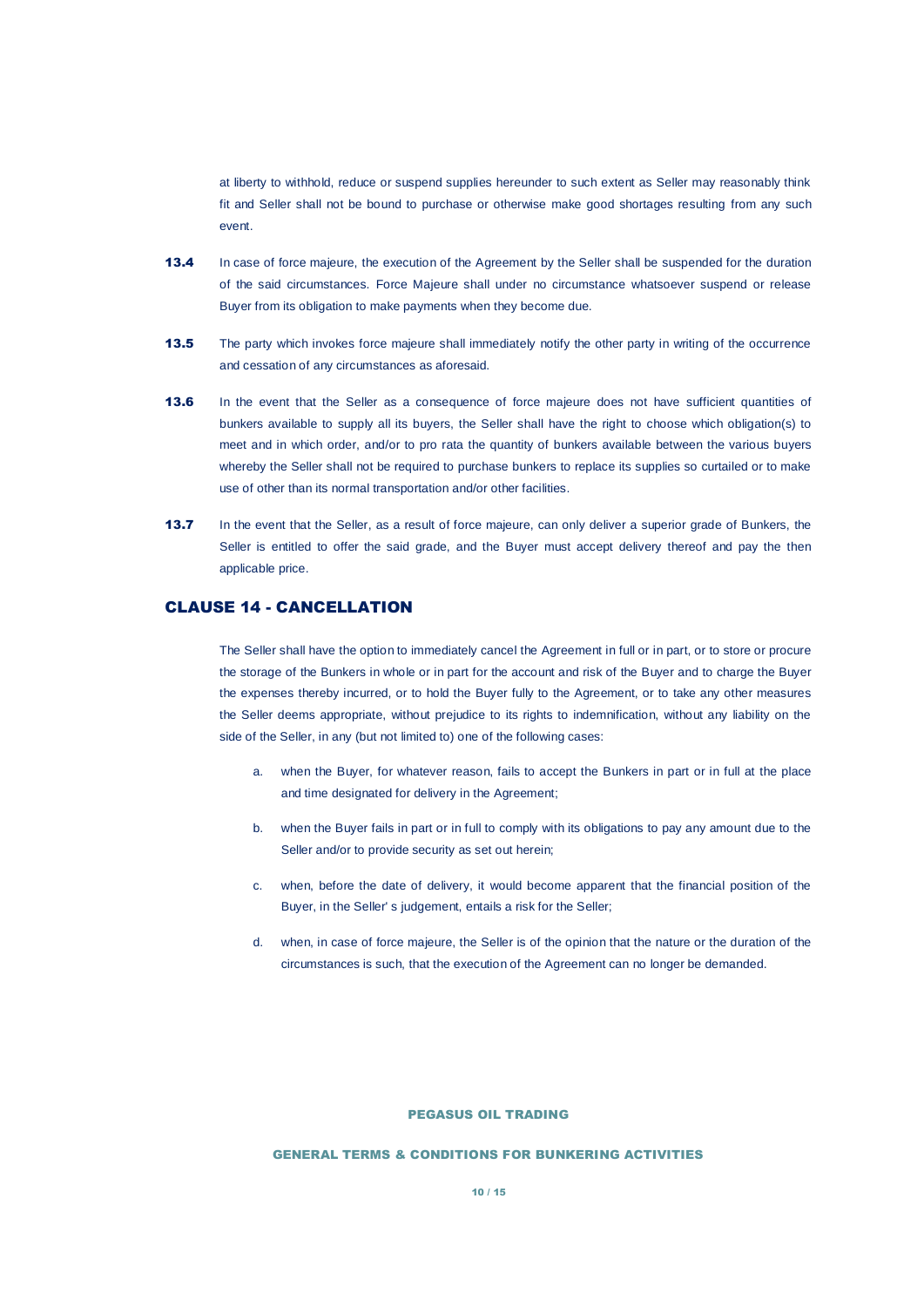### CLAUSE 15 - ENVIRONMENTAL PROTECTION

If a spill occurs while Bunkers are being delivered, the Buyer shall promptly take such actions as is reasonably necessary to remove the spilled Bunkers and mitigate the effects of such spill. The Seller is hereby authorized at its option on notice to and at the expense of the Buyer to take such measures and incur such expenses (whether by employing its own resources or by contracting with others) as are reasonably necessary in the judgment of the Seller to remove the spilled Bunkers and mitigate the effects of such spill. The Buyer shall co-operate and render such assistance as is required by the Seller in the course of such action. All expenses, claims, losses, damages, liability and penalties arising from spills shall be borne by the party that caused the spill by a negligent act or omission. If both parties have acted negligently, all expenses, claims, losses, damages, liability and penalties, shall be divided between the parties in accordance with the respective degree of negligence. The burden of proof to show the Seller's negligence shall be on the Buyer. The Buyer shall give the Seller all documents and other information concerning any spill or any program for the prevention thereof, that are required by the Seller, or are required by law or regulation applicable at the time and place of delivery.

# CLAUSE 16 - LIEN

Seller has a lien on the Vessel to which the Bunkers have been supplied.

# CLAUSE 17 - DESTINATION RESTRICTIONS

It is a condition of the Agreement, that the Bunker delivered under the Agreement shall not be imported (by the Buyer or others), directly or indirectly and irrespective of means, to any destination which is at the time of such import either prohibited under the laws of the country in which such Bunker was produced or contrary to any regulation, rule, directive or guideline applied by the government of that country or any relevant agency thereof. The Buyer shall keep itself informed as to such laws, regulations, rules, directives and guidelines.

### CLAUSE 18 - TERMINATION

- 18.1 The Agreement shall be terminated upon the fulfilment of all the obligations of the parties under the Agreement, prior to which, the Agreement may be terminated at any time by written agreement of the parties.
- <span id="page-10-0"></span>18.2 Seller is entitled to immediately suspend performance or to immediately terminate the Agreement by written notice, if or more of the situations mentioned below occur (**'Events of Default'**):
	- a. If Buyer fails to make payment of any amount due or fails to comply with the obligation to provide adequate security;
	- b. In case of any change of control in the ownership of Buyer;

#### PEGASUS OIL TRADING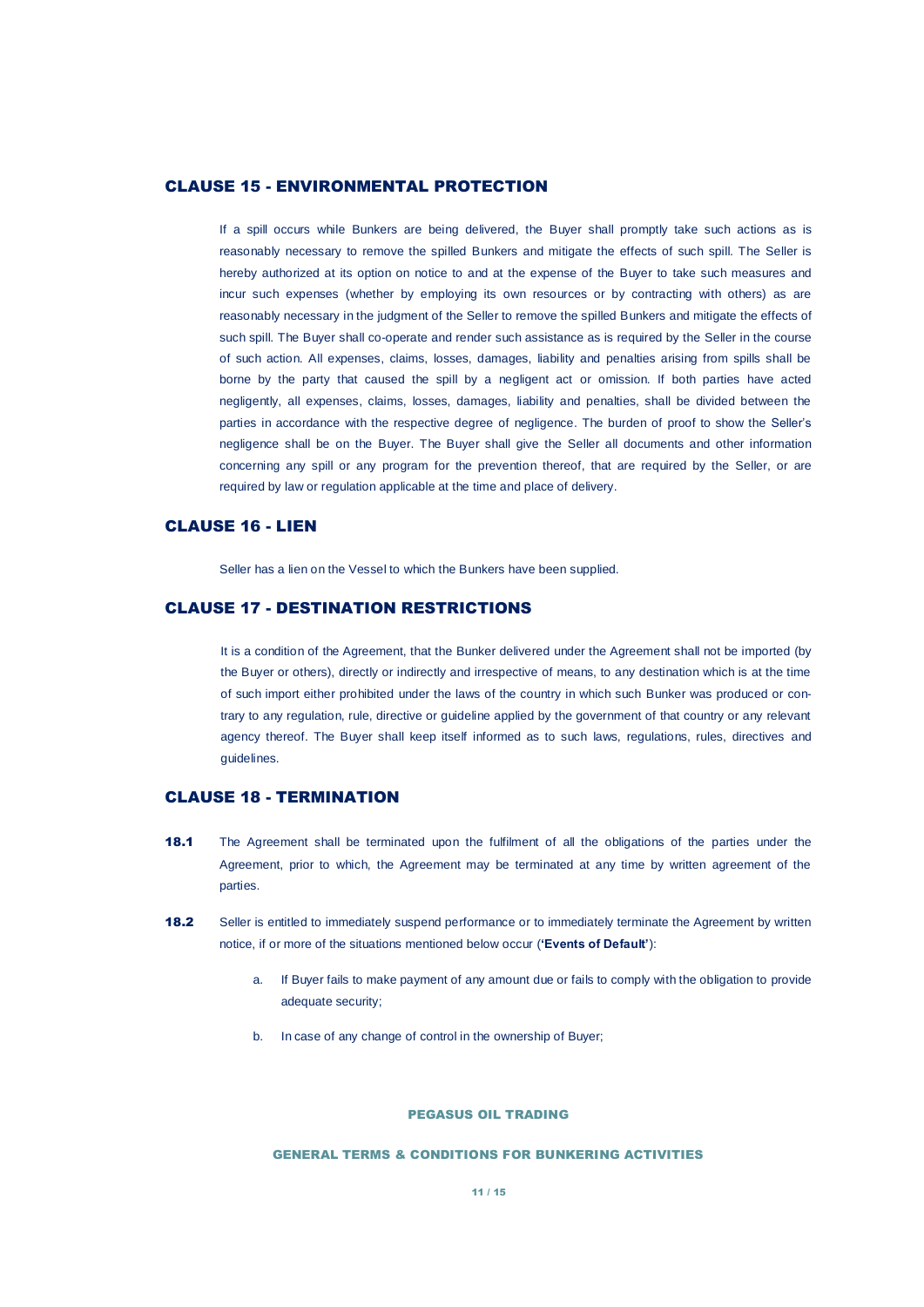- c. If Buyer goes into liquidation, files a petition or otherwise commences or authorises the commencement of a proceeding under any bankruptcy, insolvency, reorganization or similar law or has any such petition filed or proceeding commenced against it;
- d. If Buyer has a liquidator, administrator, receiver, trustee or officer with similar powers appointed with respect to it or any substantial portion of its property or assets.

Termination on the basis of an Event of Default shall be without prejudice to any other remedy the terminating party may have. The terminating party shall not be liable for any damage or costs the defaulting party may occur as a result of the termination.

18.3 Buyer shall immediately inform Seller of the occurrence of an Event of Default.

# CLAUSE 19 - WAIVER

No waiver by either party of any of its rights with respect to the other party or with respect to any matter or default arising in connection with the Agreement shall be construed as a waiver of any subsequent right, matter or default whether of a like kind or different nature. Any waiver shall be in writing signed by the waiving party. Each party agrees that it has a duty to mitigate damages.

# <span id="page-11-2"></span>CLAUSE 20 - CONFIDENTIALITY

- <span id="page-11-0"></span>20.1 Buyer and Seller agree to treat the Agreement and all information (including price), whether written or oral, and which concerns the contents of the Agreement ("**Confidential Information**") as strictly confidential agree not to disclose, without prior written consent of the other, any Confidential Information to any third parties, such third parties not to include Buyer's and Seller's respective employees, independent, agents, affiliates, lawyers, auditors, and accountants who have a need to know such information.
- <span id="page-11-1"></span>20.2 However, neither Buyer nor Seller shall be required to obtain prior written consent of the other in respect of the disclosure of Confidential Information:
	- a. to any court or governmental authority or other such entities requiring such information to the extent necessary to comply with any legal or governmental requirement or judicial or arbitral proceedings;
	- b. to the owners or operators of a vessel, who have entered into a confidentiality undertaking substantially similar to the one contained in the Agreement, to the extent necessary with respect to the disclosing party's contractual rights and obligations;
	- c. to the extent that it is required by law, by an appropriate regulatory body or by the applicable rules of any exchange, regulatory or listing authority or national securities association,

provided, however, that:

### PEGASUS OIL TRADING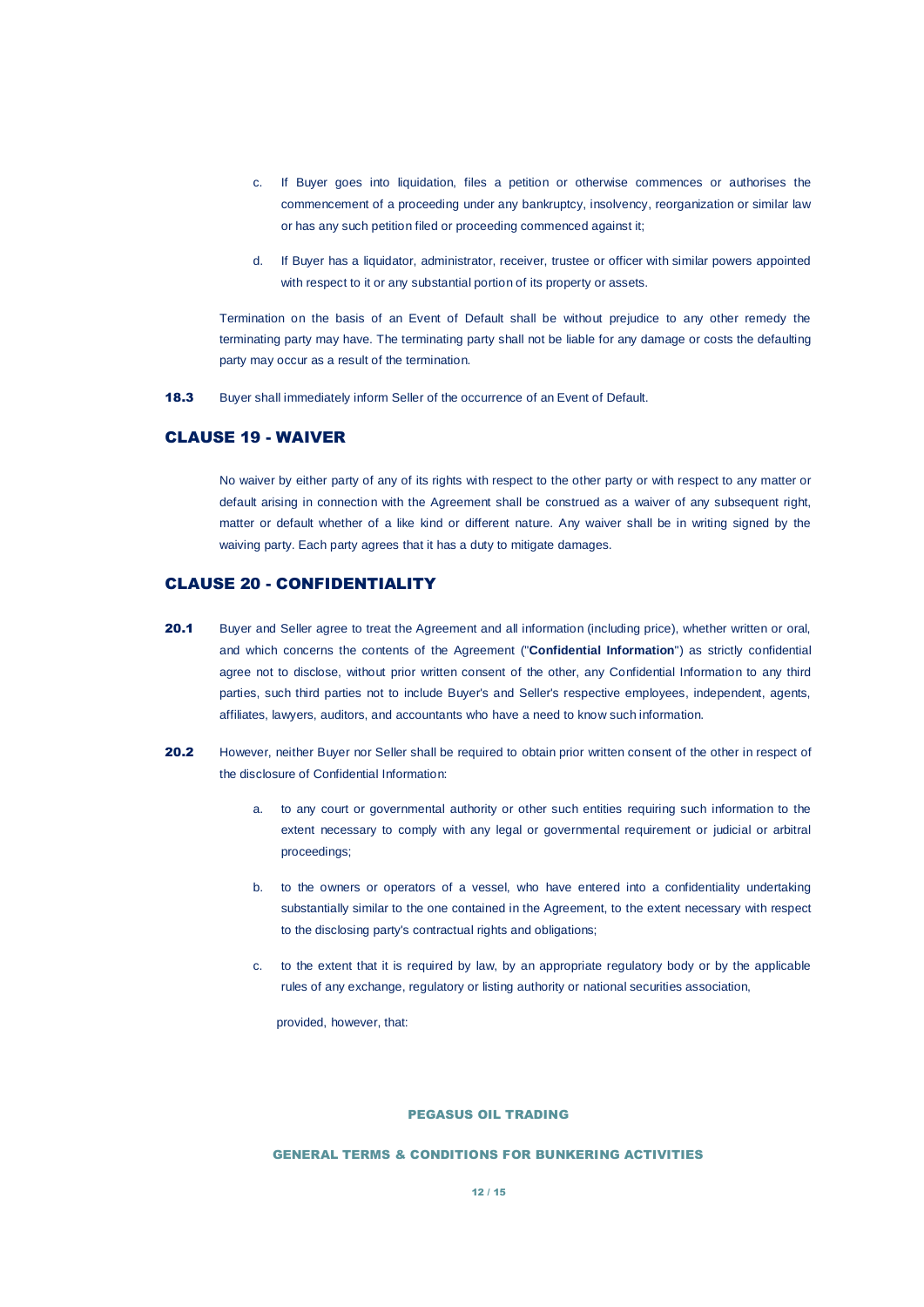- d. the disclosing party shall give prior notice to the other party if the disclosing party intends to disclose Confidential Information under Clause [20.2a](#page-11-1) or Clause [20.2c](#page-11-1) so that the other party may, if it deems appropriate, take steps to restrain the proposed disclosure of Confidential Information; and
- e. if Confidential Information is disclosed under this [Clause 20 -](#page-11-2) , the disclosing party shall use all reasonable endeavors to ensure that the third party receiving such Confidential Information maintains its confidentiality.
- 20.3 The provisions of this [Clause 20 -](#page-11-2) shall remain in force for two years after the Agreement.

### CLAUSE 21 - ASSIGNMENT AND SUBCONTRACTING

- 21.1 Seller may assign or transfer all or any portion of its rights and obligations under the Agreement to one or more of its Group Companies. For every other assignment or transfer, in whole or in part, either voluntarily or by operation of law, a party needs the prior written consent of the other party.
- 21.2 Seller is entitled to subcontract its obligations to third parties.

### CLAUSE 22 - SEVERABILITY

Each of the provisions of the Agreement is severable. If any such provision is or becomes illegal, invalid or unenforceable (whether in whole or in part) in any respect under the law of any jurisdiction:

- a. that shall not affect or impair the legality, validity or enforceability in that jurisdiction of the other provisions; and
- b. parties will use reasonable endeavours to negotiate in good faith with a view to replacing it with one or more provisions which are not illegal, invalid or unenforceable and which differ from the replaced provision as little as possible, always taking into account the substance and purpose of the Agreement.

# CLAUSE 23 - RECORDING OF TELEPHONE CONVERSATIONS

Parties are entitled to electronically record telephone conversations between their respective employees or agents.

### CLAUSE 24 - NOTICES

24.1 All notices to Seller given under the Agreement shall be in writing using the contact details stated on the Agreement. Notices may be presented by (registered) mail, e-mail and/or facsimile, unless indicated otherwise in the Agreement.

### PEGASUS OIL TRADING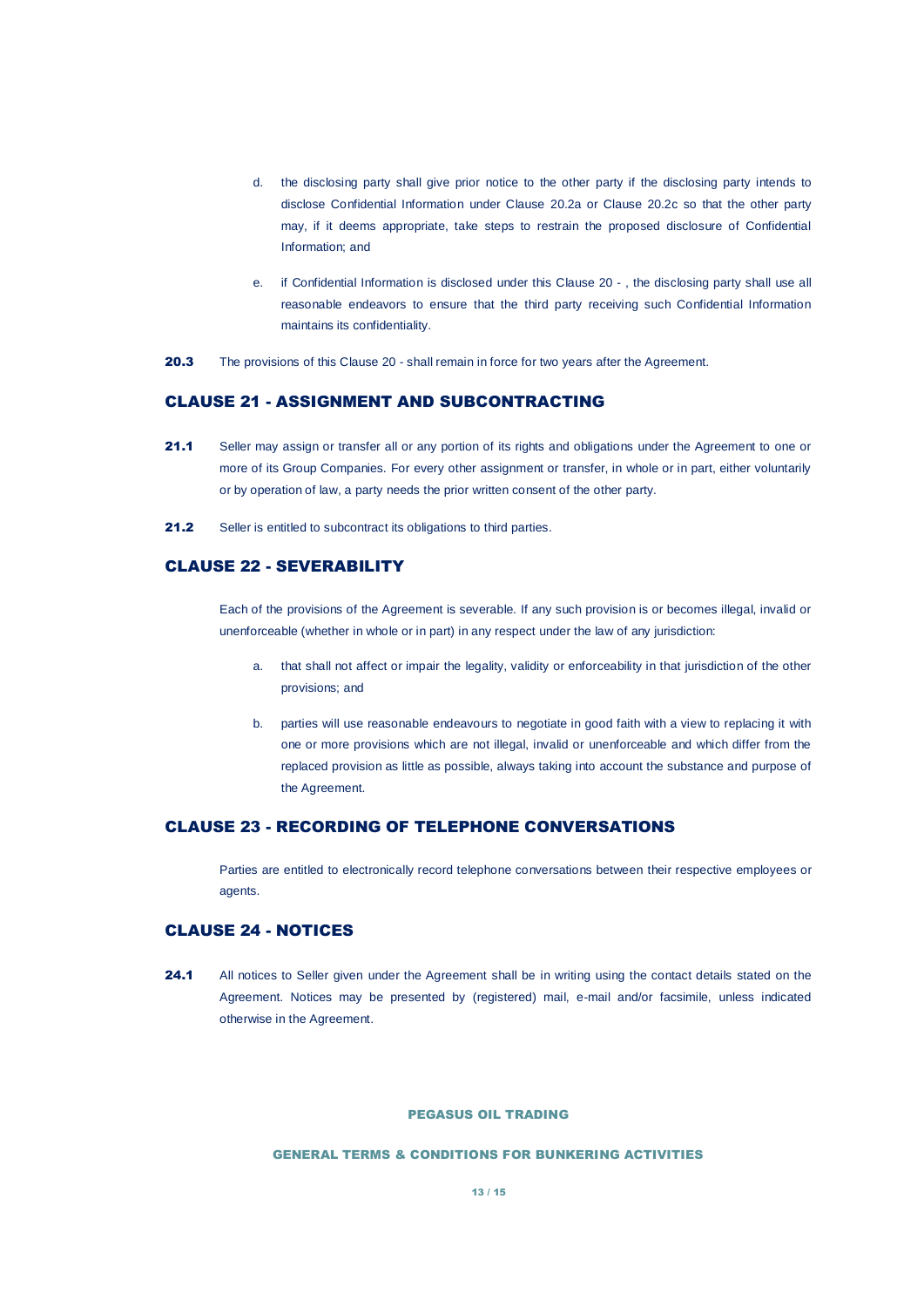24.2 If the notice is received on a Working Day after 5 PM or on a day not being a Working Day, then such notice shall be deemed to have been received on the following Working Day.

# CLAUSE 25 - WARRANTIES

Each party warrants and represents to the other party that:

- a. in entering into the Agreement it is acting on its own account and not as agent or nominee of any other party, unless specifically indicated, e.g. by using "C/O";
- b. it has not assigned or transferred to any other person, company, partnership, unincorporated body or other entity any right or claim it would have, but for the Agreement, against the other parties and each of them;
- c. in entering into the Agreement it has not relied on any representation, warranty or undertaking which is not contained in the Agreement;
- d. its entry into and performance of the Agreement are within its corporate powers and have been duly authorised by all necessary corporate actions and approvals;
- e. its entry into and performance of the Agreement does not and will not contravene in any respect any law, regulation or contractual restriction which does or may bind the party or any of its assets;
- f. the individual who makes the Agreement on its behalf has full authority to bind the party to the Agreement.

# CLAUSE 26 - THIRD PARTIES

No term of the Agreement is enforceable under the Contracts (Rights of Third Parties) Act 1999 by a person who is not a party to the Agreement.

### CLAUSE 27 - IMMUNITY

Each Party irrevocably waives any claim to immunity in relation to any arbitration or court proceedings arising out of or connected with the Agreement, including without limitation immunity from:

- a. jurisdiction of any court or tribunal;
- b. service of process;
- c. injunctive or other interim relief, or any order for specific performance;
- d. any process for execution of any award or judgment against its property.

#### PEGASUS OIL TRADING